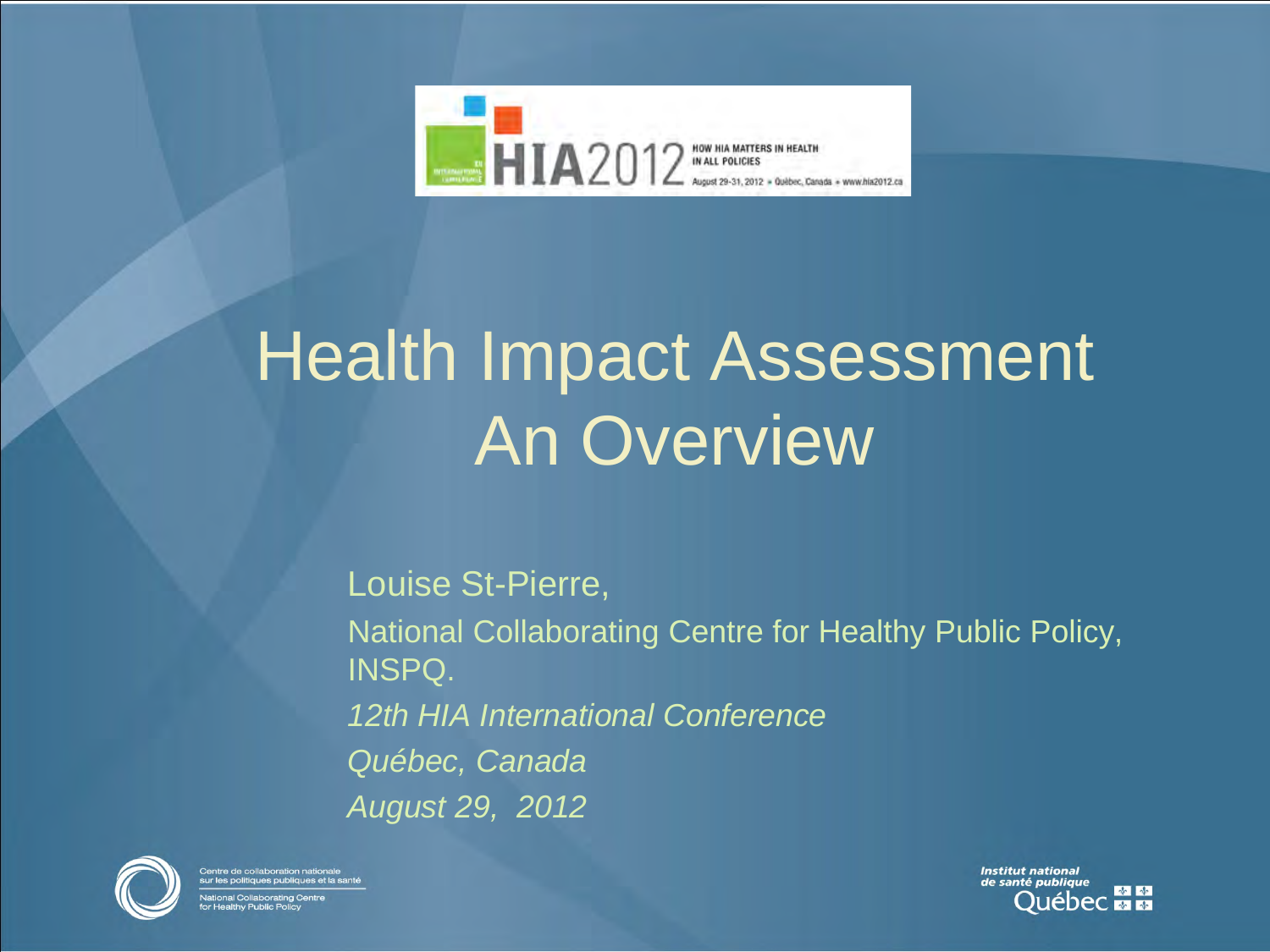#### Plan

Speaking of HIA **Definition State of HIA practices around the world** – Consensual features – Various models of practice

• Presenting the standard steps of HIA



Institut national

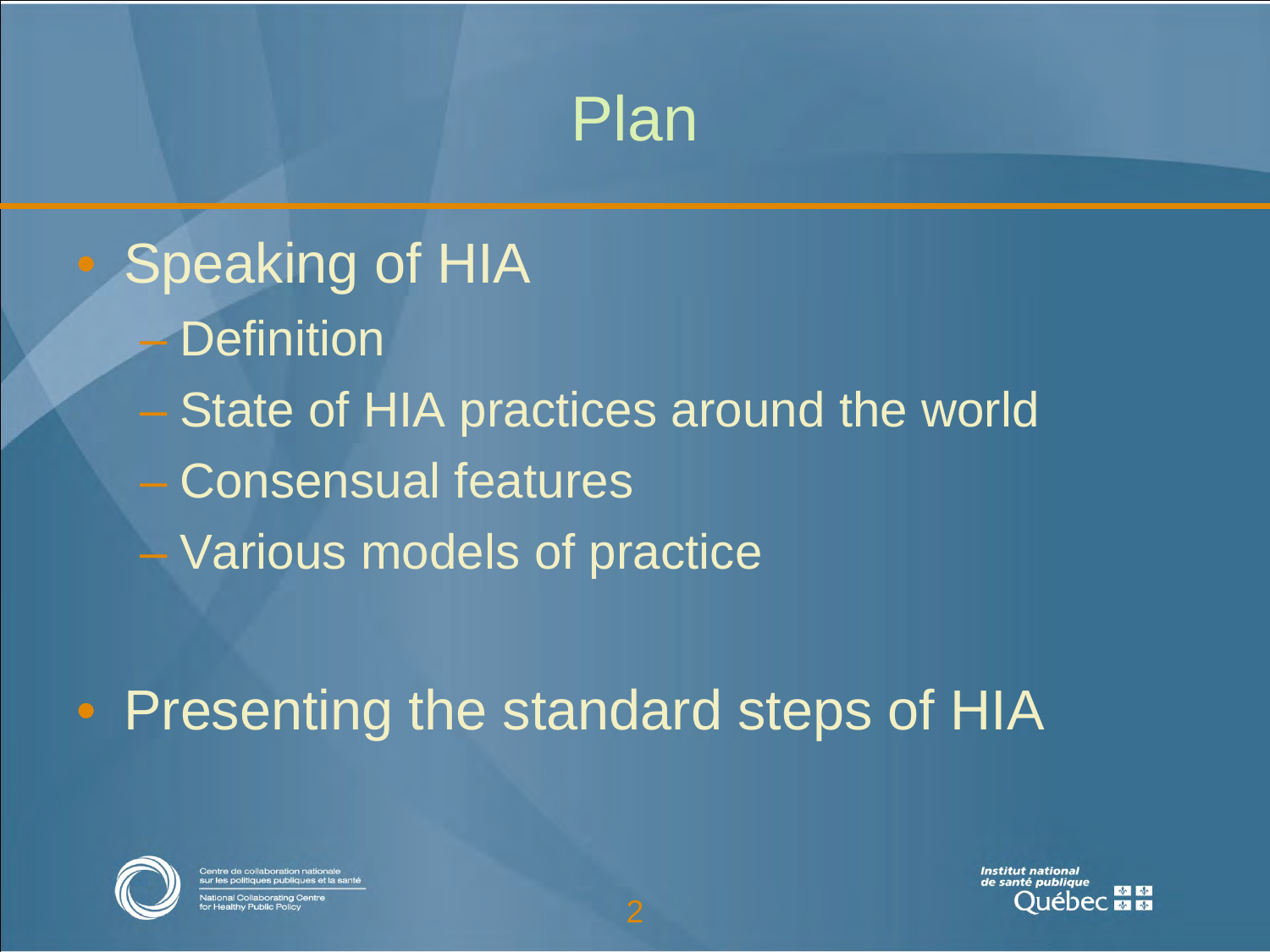

#### **Definition**

*A combination of procedures, methods and tools that systematically judges the potential, and sometimes unintended, effects of a policy, plan, program or project on the health of a population and the distribution of those effects within the population. HIA identifies appropriate actions to manage those effects***.**

> (International Association for Impact Assessment, 2006)

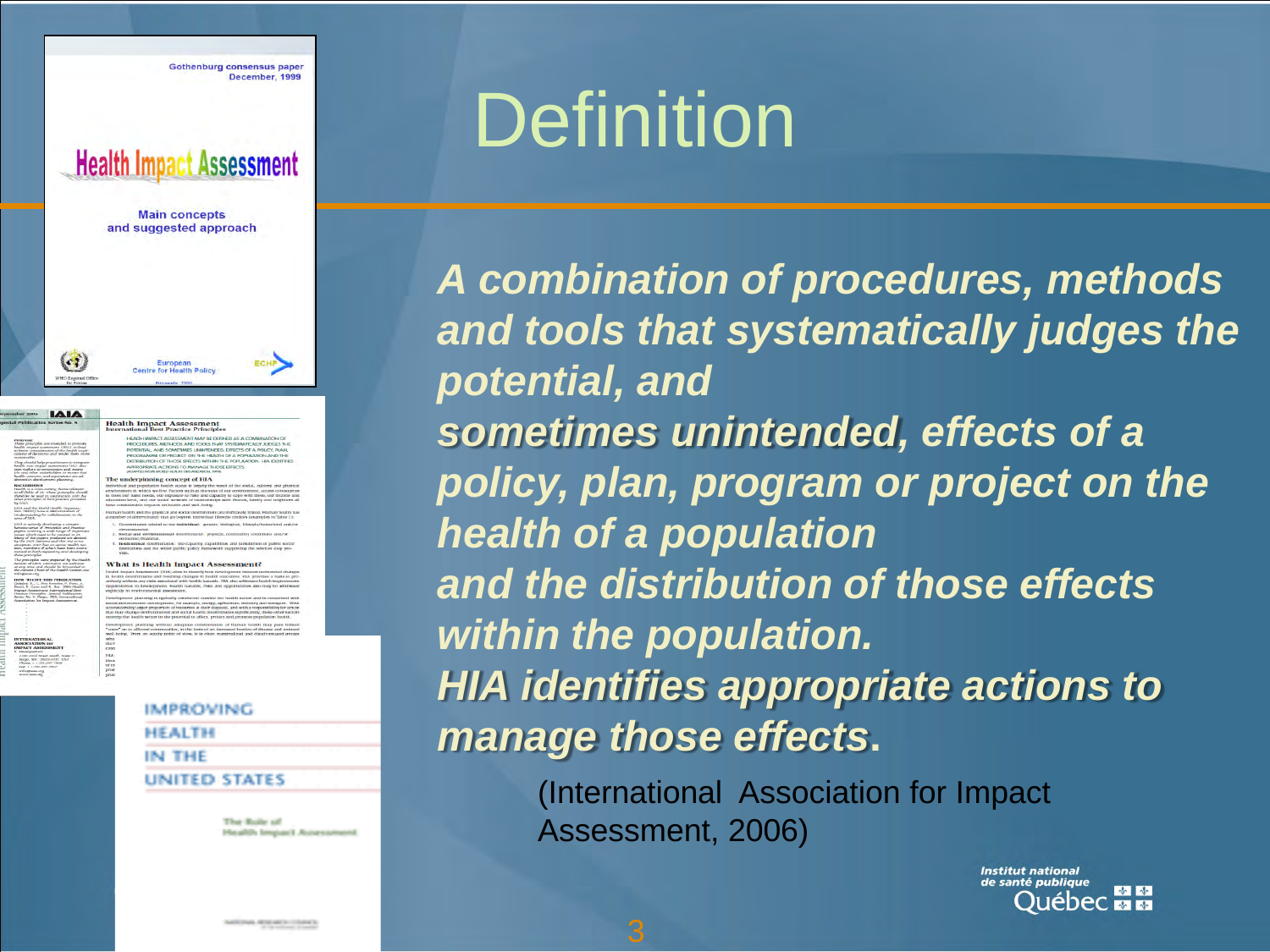### Interest in HIA is growing

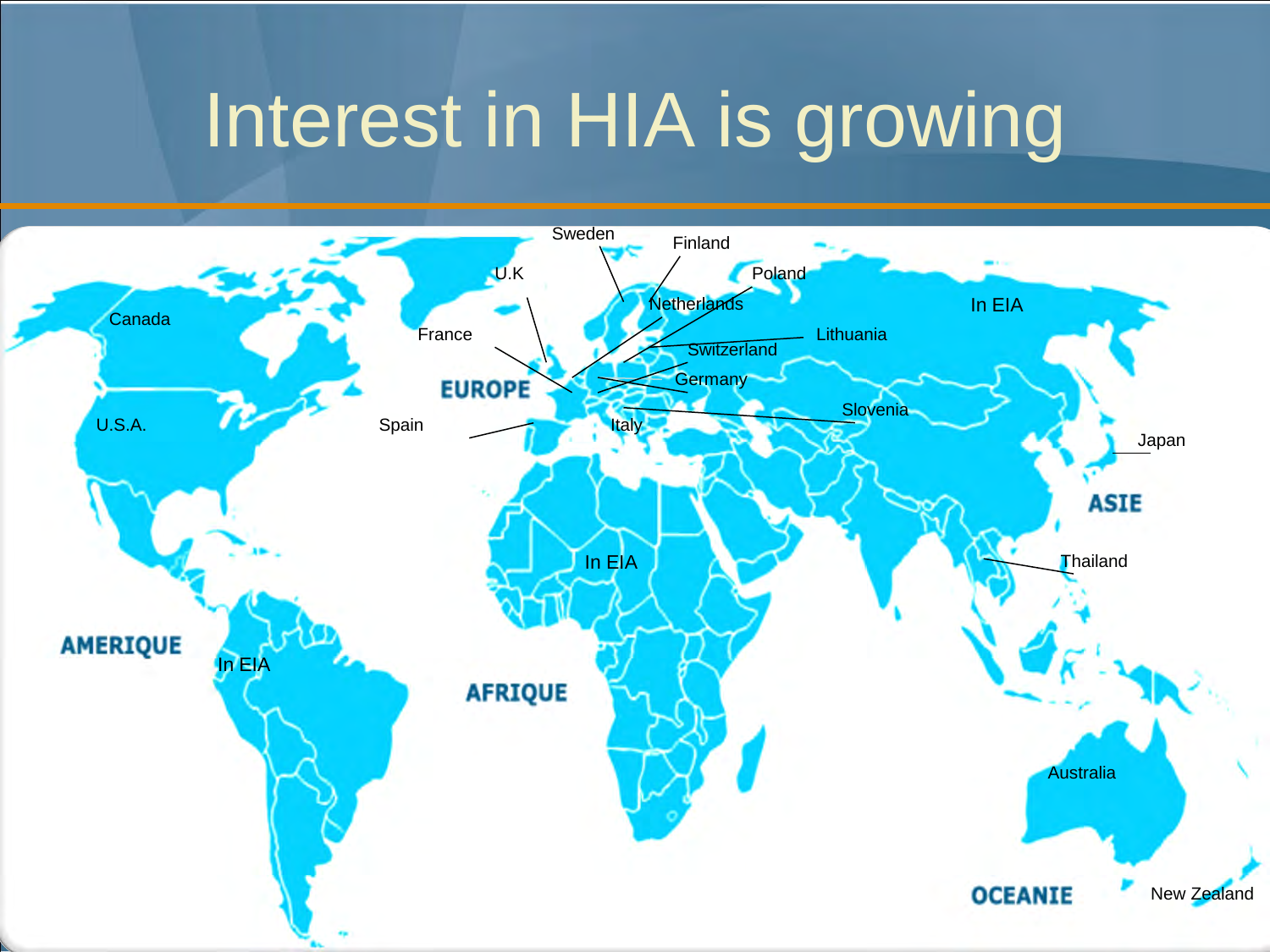### Interest in HIA is growing

*No. of guides*

Vo. of guides

Number of articles published on HIA in

![](_page_4_Figure_2.jpeg)

Erlanger et al (2008)

![](_page_4_Figure_4.jpeg)

Dannenberg et al (2011)

No. of articles *No. of articles*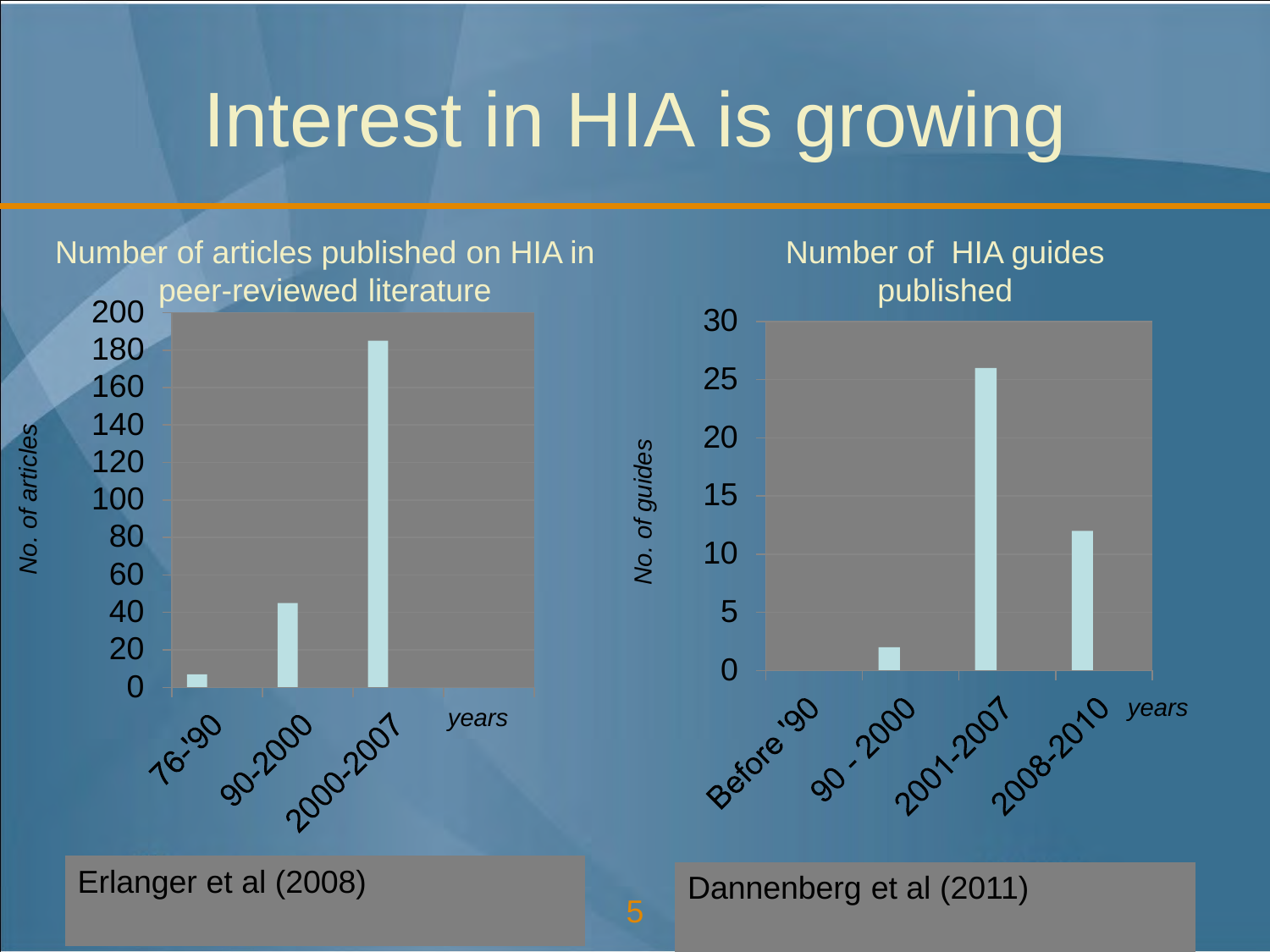# In the public sector

# And in the private sector

Managing the public health impacts of natural resource extraction activities

**Good Practice** Guidance on **Health Impact** Assessment

A framework for national and local health authorities

![](_page_5_Picture_5.jpeg)

**Introduction to Health Impact Assessment** 

**C** | International

![](_page_5_Picture_7.jpeg)

![](_page_5_Picture_8.jpeg)

![](_page_5_Picture_9.jpeg)

Guide pro **ICMM** 

**International Council**<br>on Mining & Metals

**Discussion Draft**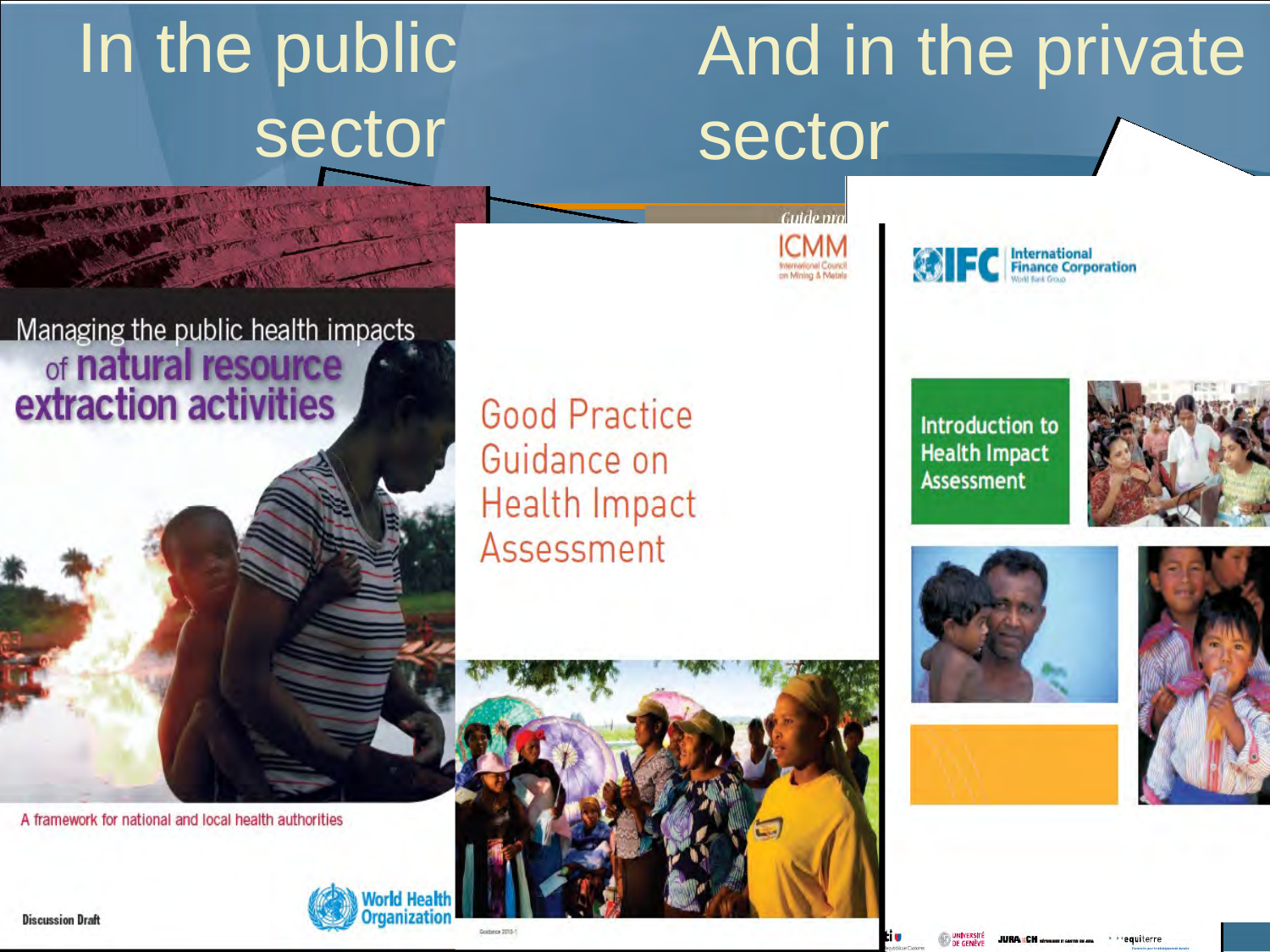#### Several points of consensus have been established

According to a study on current HIA guides used across the world (N=42)

| $%$ of<br>guides | that highlighted the following features                 |
|------------------|---------------------------------------------------------|
| 98%              | <b>Encourages community engagement</b>                  |
| 95%              | <b>Considers equity/ inequalities across population</b> |
| 88%              | Includes a list/ diagram of health determinants         |
| 74%              | <b>Recommends prospective HIA only</b>                  |
| 74%              | <b>Voluntary approach/ not tied to policy</b>           |

#### **Extracted from Dannenberg et al, 2011**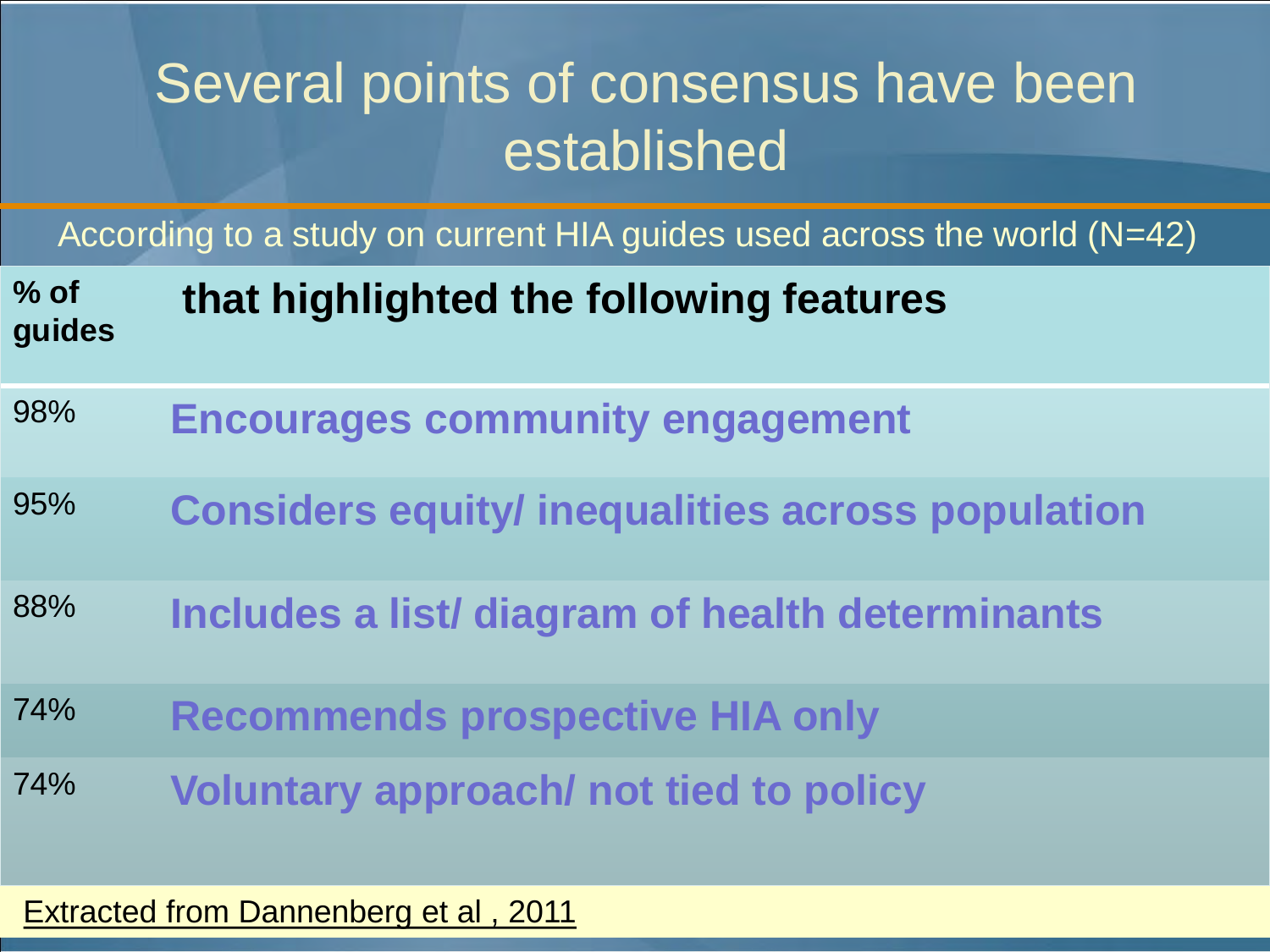# A broad perspective of health determinants

![](_page_7_Figure_1.jpeg)

Source: Dahlgren & Whitehead. (1991)

![](_page_7_Picture_3.jpeg)

Centre de collaboration nationale<br>sur les politiques publiques et la santé ational Collaborating Centre<br>เr Healthy Public Policy

**Institut national** de santé publique \* \* uébec **⊠ ∞**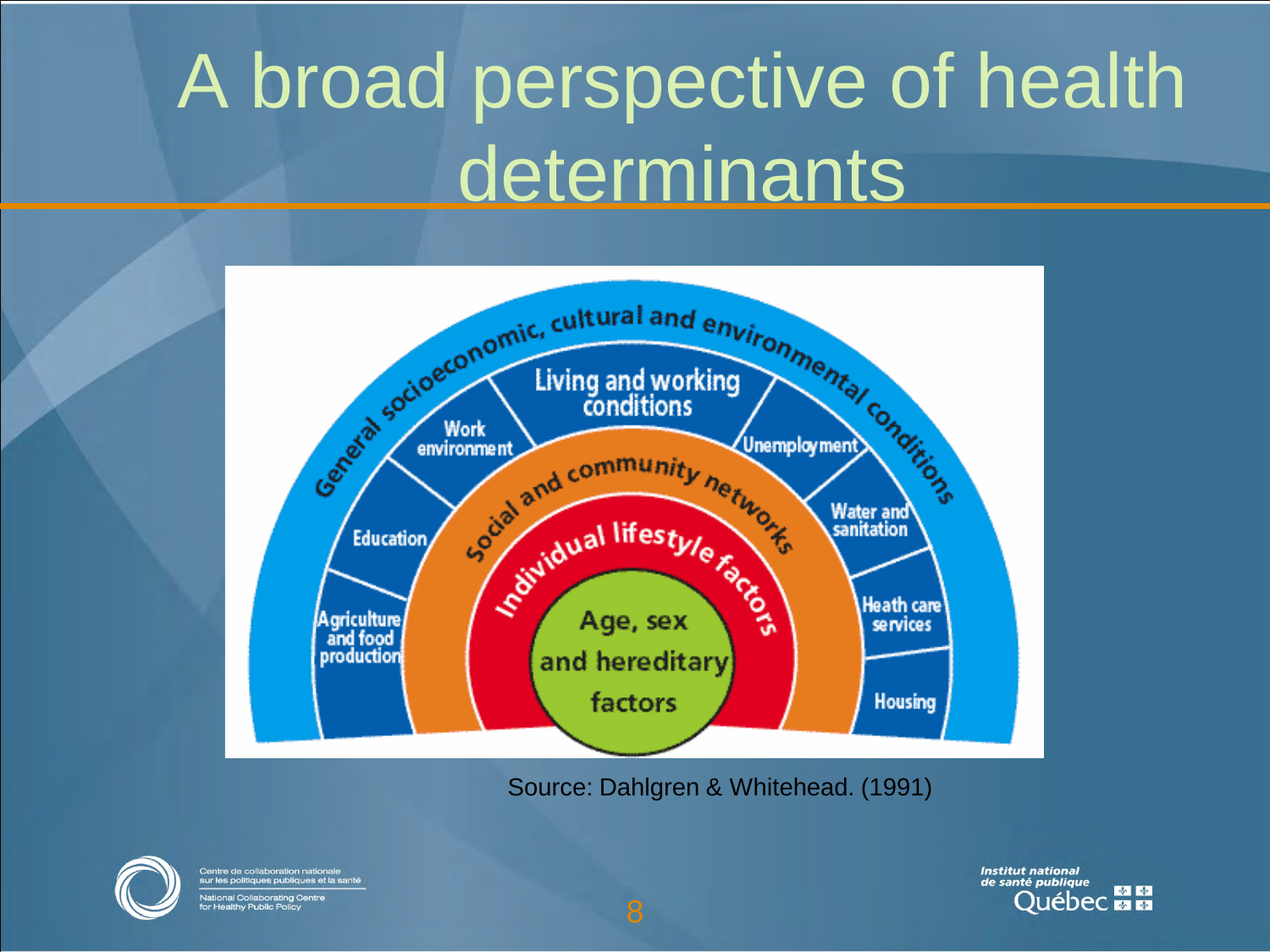#### HIA in the policy-making cycle

![](_page_8_Figure_1.jpeg)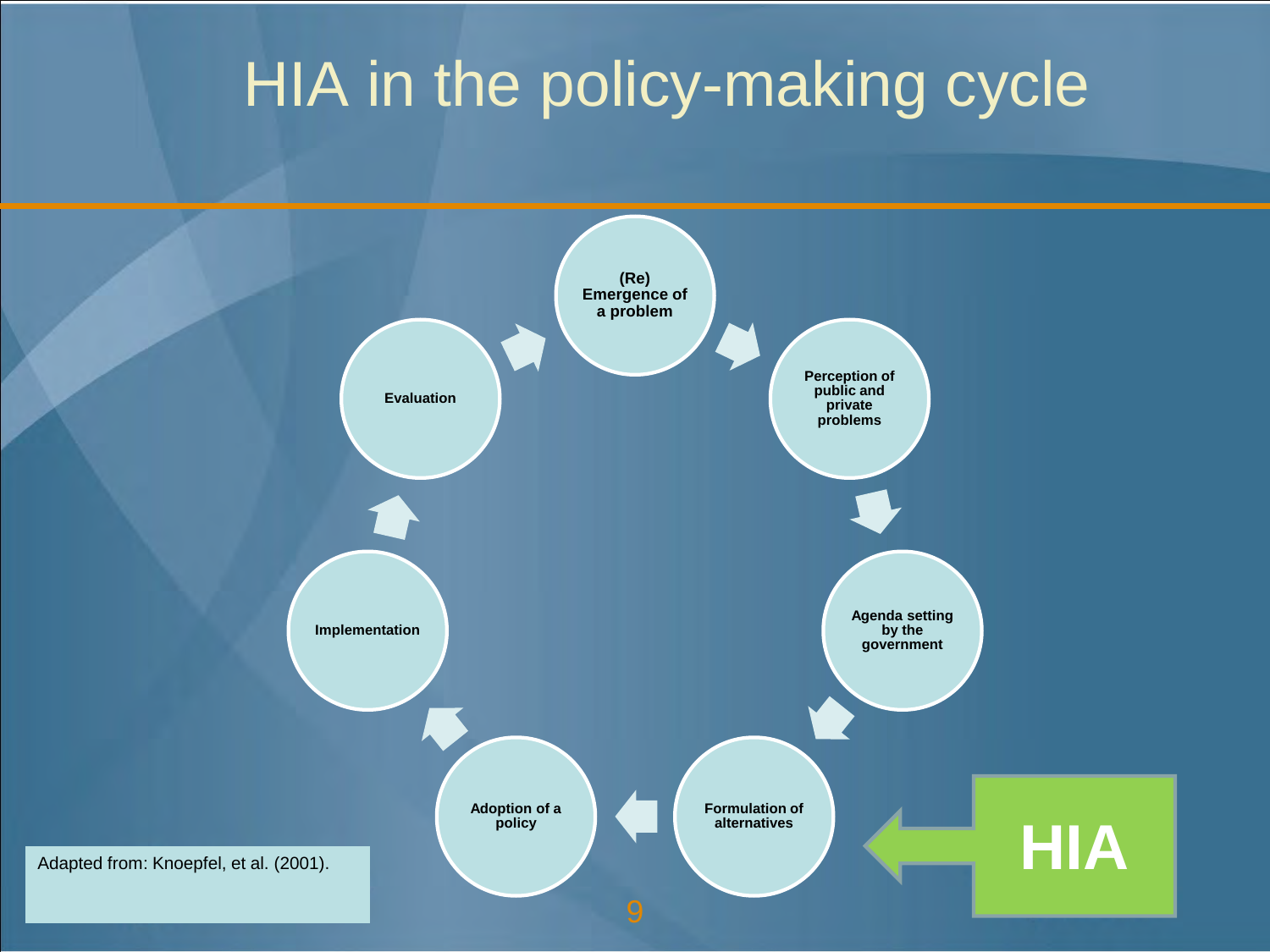#### A systematic process

![](_page_9_Figure_1.jpeg)

![](_page_9_Picture_2.jpeg)

Centre de collaboration nationale<br>sur les politiques publiques et la santé ational Collaborating Centre<br>r Healthy Public Policy

**Institut national** de santé publique \* \* ébec <del>⊠ ⊠</del>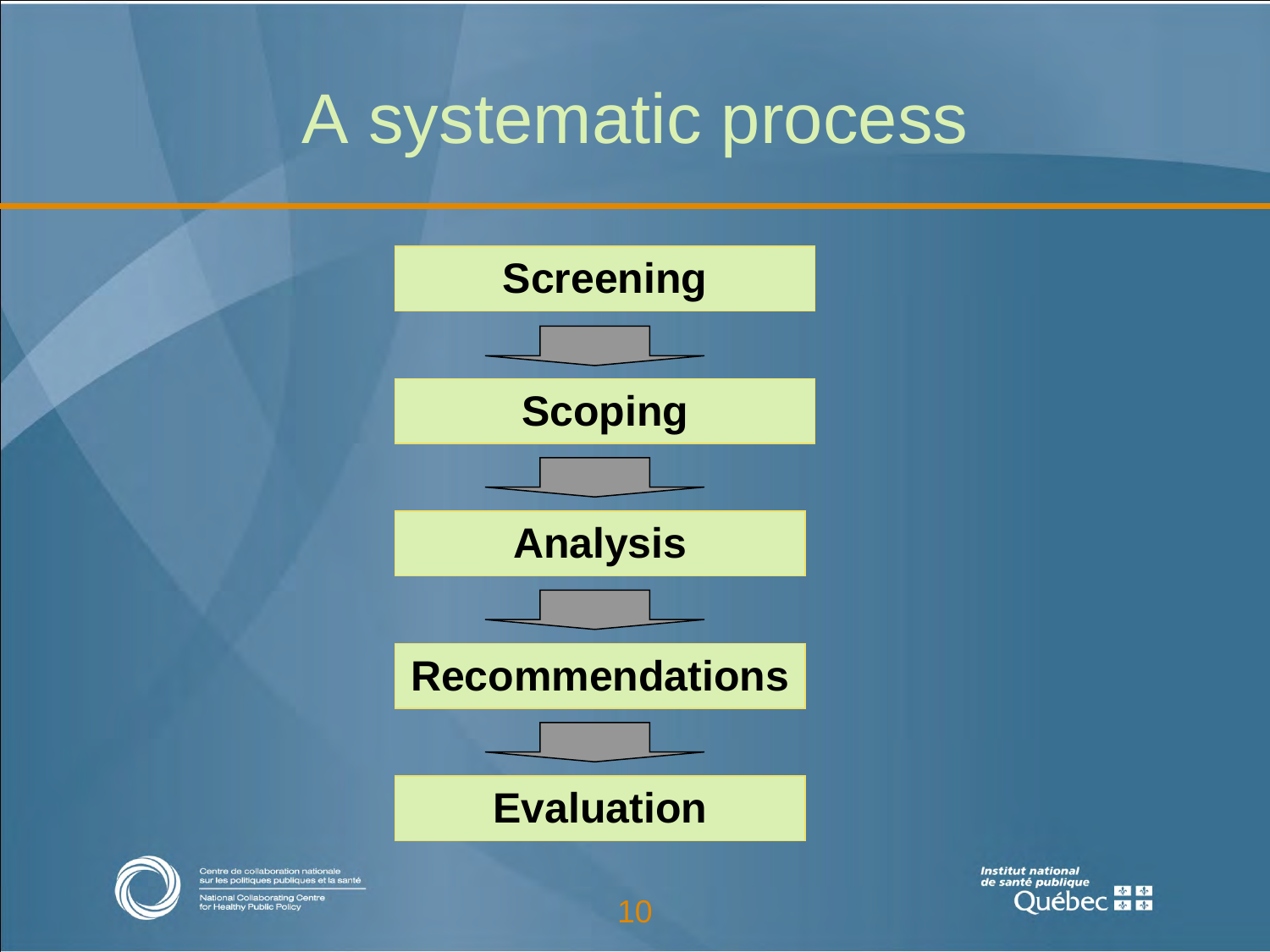### But various models of practice

| <b>Models</b>              | <b>Mandated</b>                         | <b>Decision-</b><br><b>support</b>                                         | <b>Advocacy</b>                                                                | <b>Community-led</b>                                                                                     |
|----------------------------|-----------------------------------------|----------------------------------------------------------------------------|--------------------------------------------------------------------------------|----------------------------------------------------------------------------------------------------------|
| <b>Description</b>         | By public health<br>experts             | On voluntary<br>basis by or with<br>the agreement<br>of the proponent      | <b>By</b><br>organization or<br>groups to<br>promote a<br>specific option      | <b>By potentially</b><br>affected<br>communities                                                         |
| <b>Purpose</b>             | <b>Meeting statutory</b><br>requirement | <b>Improving</b><br>decision-making                                        | <b>Ensuring</b><br>under-<br>recognized<br>health<br>concerns are<br>addressed | <b>Ensuring the</b><br>community's<br>health-related<br>concerns are<br>addressed.<br><b>Empowerment</b> |
| <b>Focus</b>               | <b>Negative impacts</b>                 | <b>Positive and</b><br>negative<br><i>impacts</i>                          | <b>Positive and</b><br>negative<br><i>impacts</i>                              | <b>Positive and</b><br>negative<br><i>impacts</i>                                                        |
| <b>Vision of</b><br>health | Environmental<br>health                 | <b>Environmental</b><br>health, social<br>view of health/<br>health equity | Social vision of<br>health, health<br>equity                                   | Social vision of<br>health, health<br>equity                                                             |

Extract from Harris-Roxas & Harris (2011)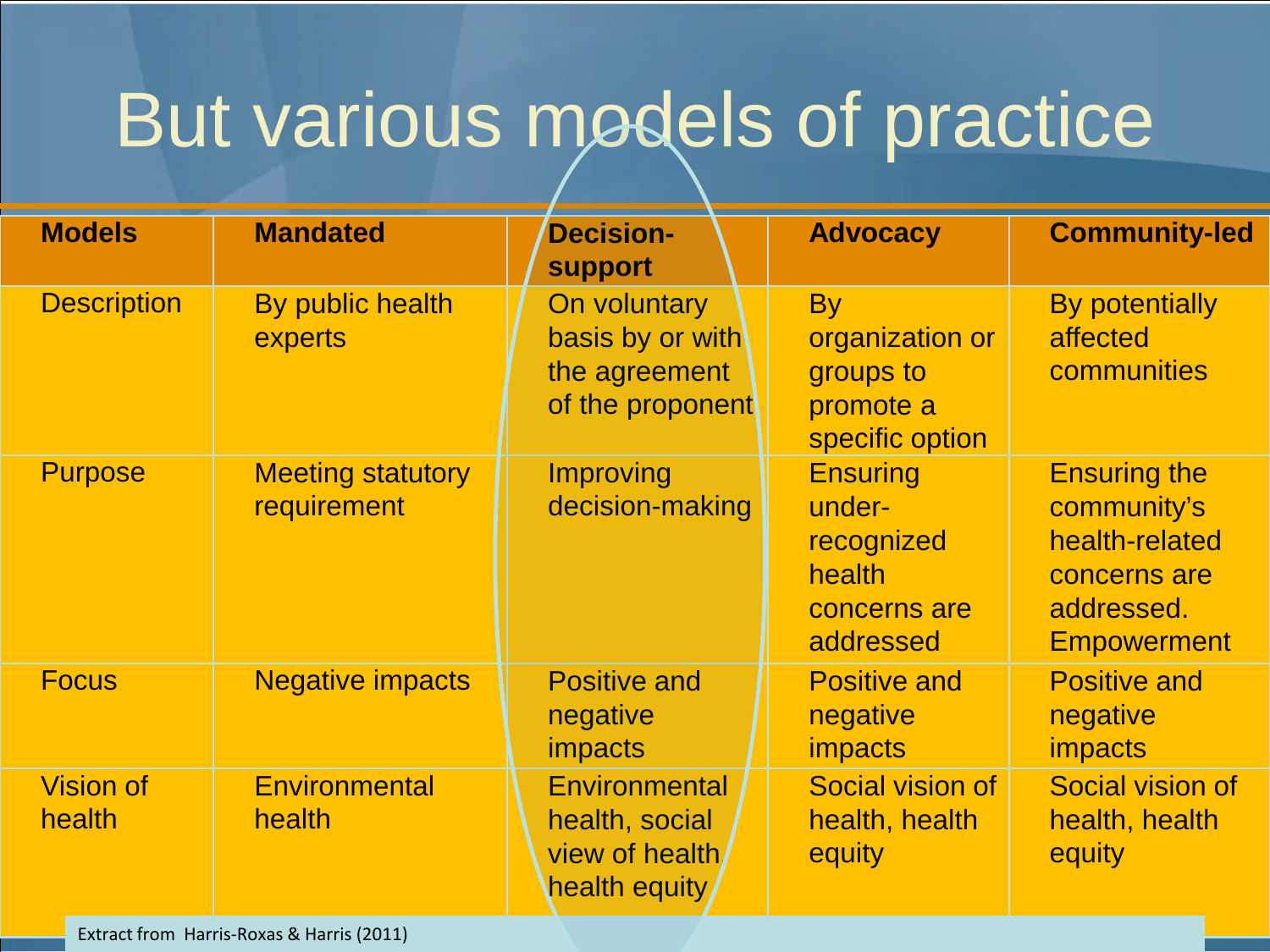# **HIA process**

![](_page_11_Picture_1.jpeg)

![](_page_11_Picture_2.jpeg)

Centre de collaboration nationale<br>sur les politiques publiques et la santé .<br>National Collaborating Centre<br>for Healthy Public Policy

Institut national<br>de santé publique<br>QUÉDEC EL EL

![](_page_11_Picture_5.jpeg)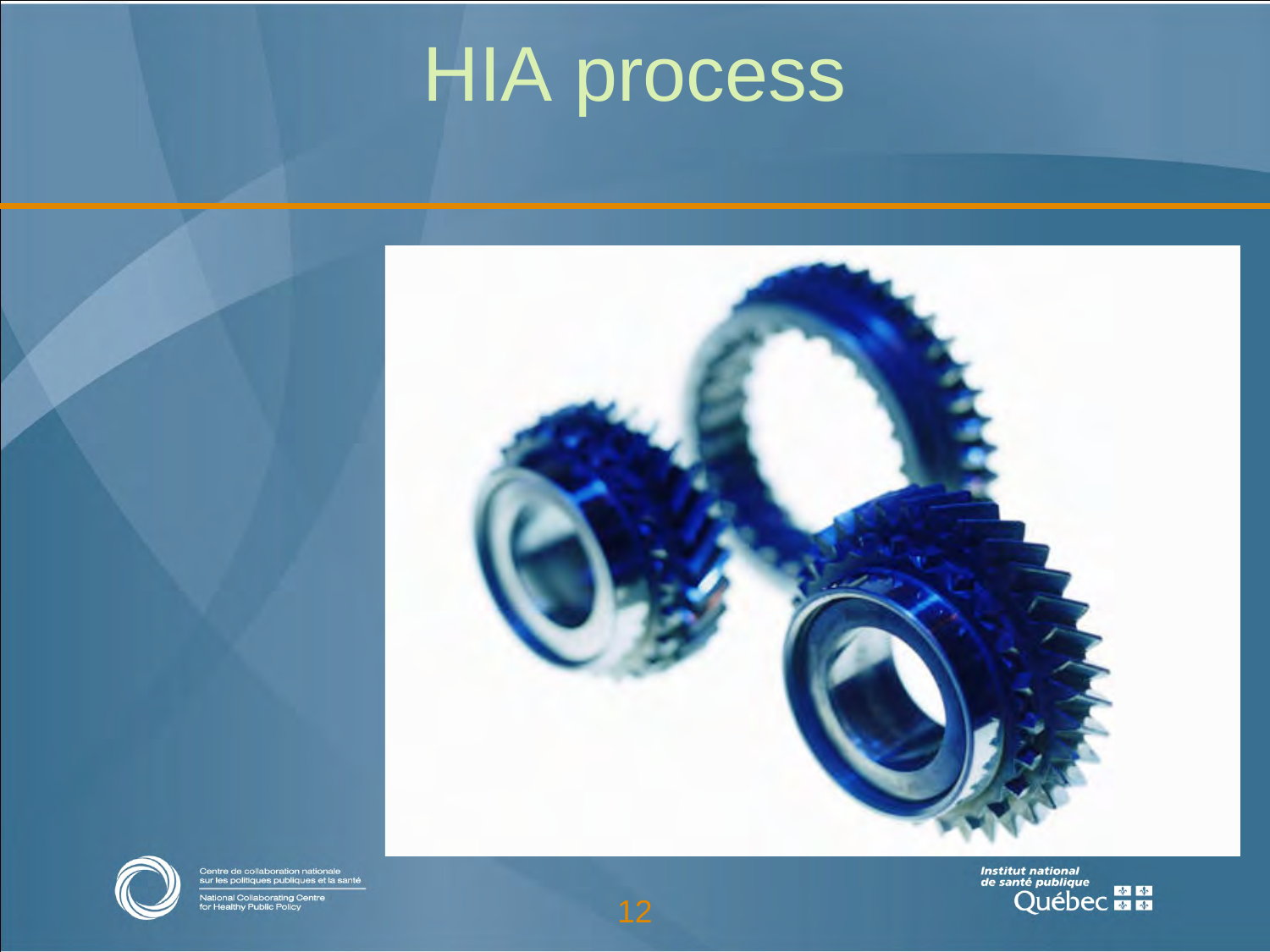![](_page_12_Picture_0.jpeg)

# **Screening**

**1. Reading the policy context: Is it possible to influence the draft policy?**

**2. Preliminary reading of the potential impacts: Positive and negative impacts? Significant enough to go further?**

13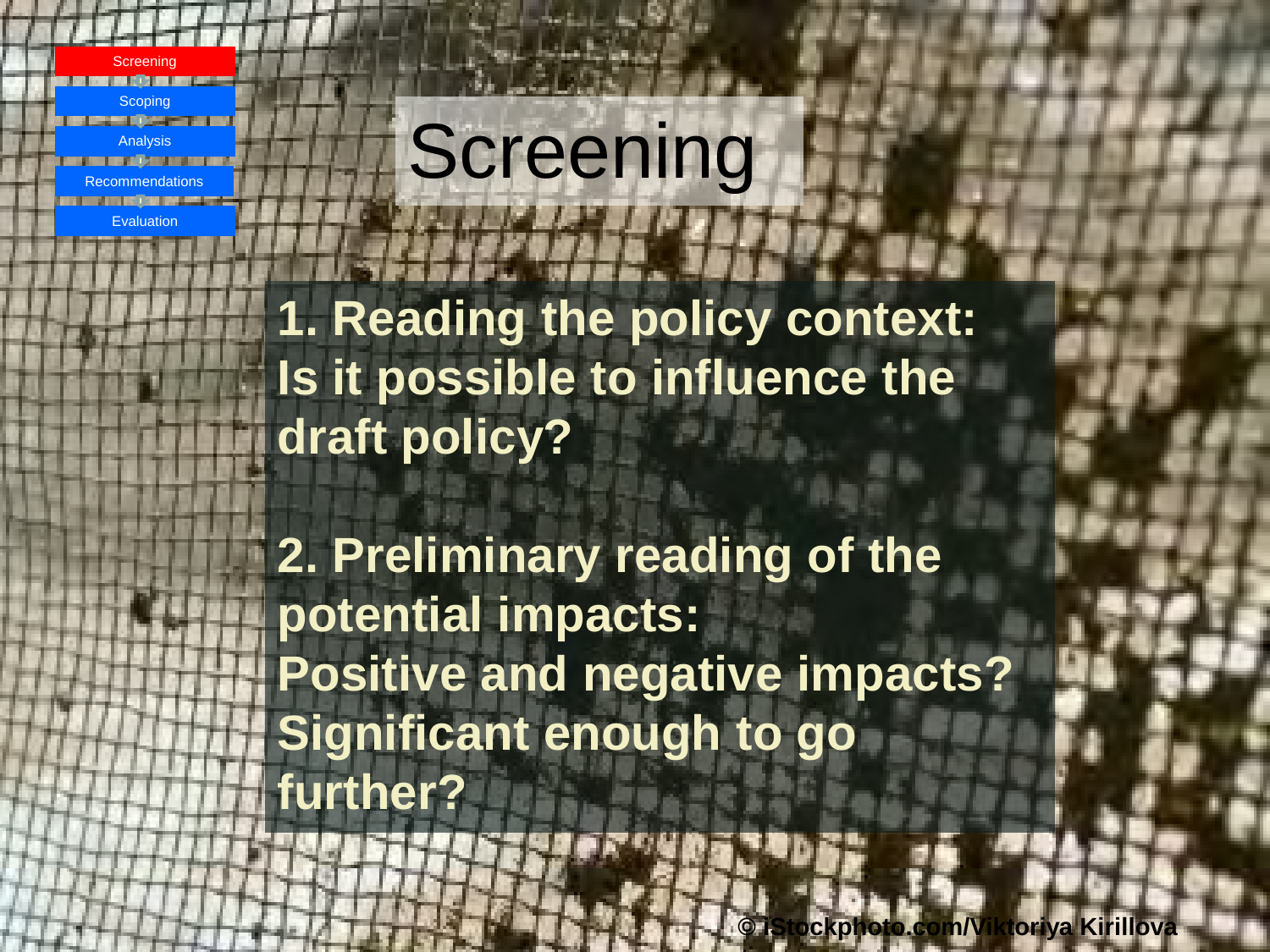### Which determinants?

![](_page_13_Figure_1.jpeg)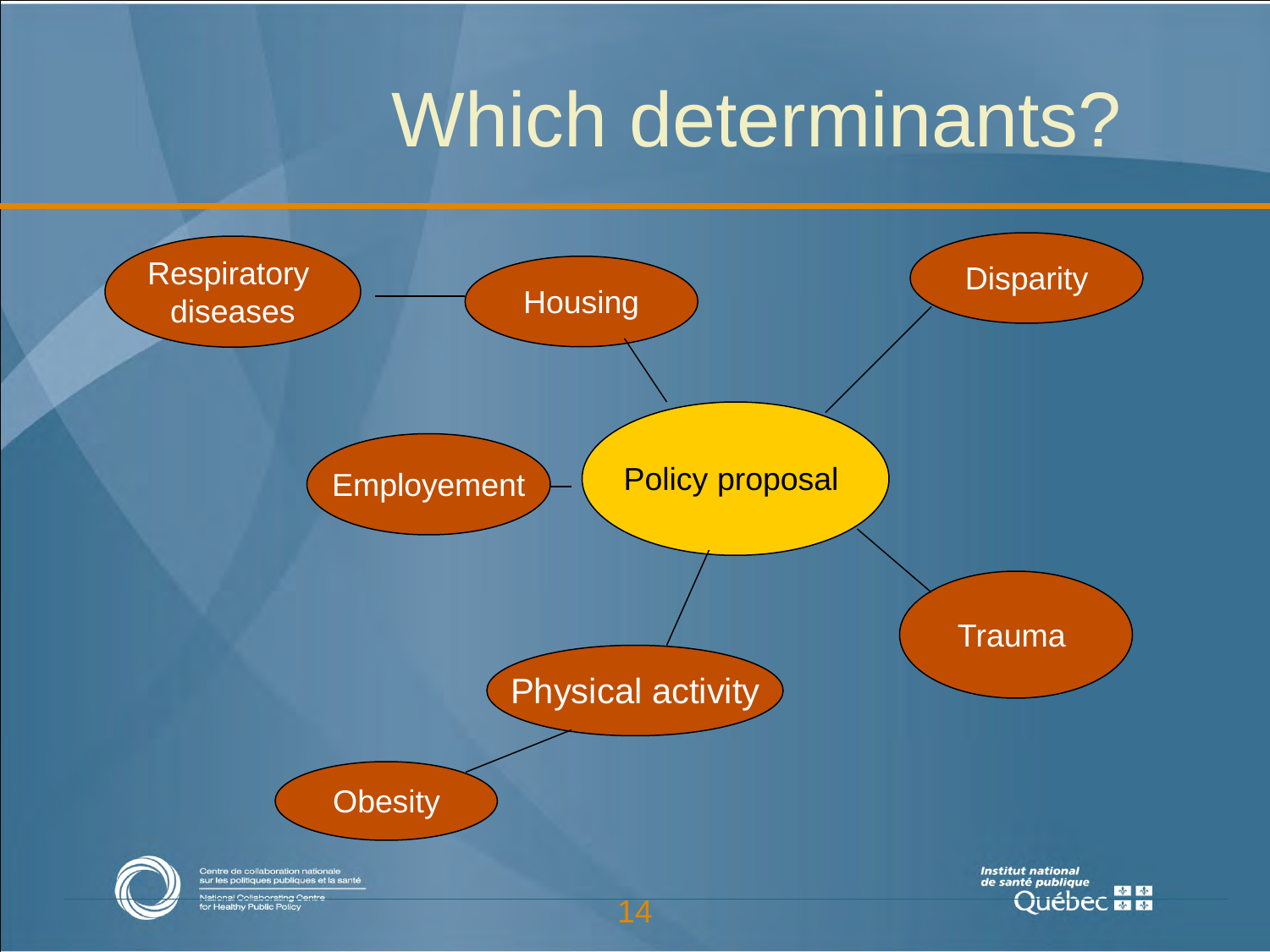**Screening** 

**Scoping** Analysis <u>and the se</u> Recommendations

Evaluation

# **Scoping**

What? For whom? How? By whom? When? How much? Ownership of the report © iStockphoto.com/

![](_page_14_Picture_4.jpeg)

Centre de collaboration nationale<br>sur les politiques publiques et la santé <u>.</u><br>Itional Collaborating Centre<br>r Healthy Public Policy

![](_page_14_Picture_6.jpeg)

© iStockphoto.com/ cogal

![](_page_14_Picture_9.jpeg)

© iStockphoto.com/ koya79

Sunitha Pilli **Institut national<br>de santé publique Québec <b>ELLE** 

![](_page_14_Picture_11.jpeg)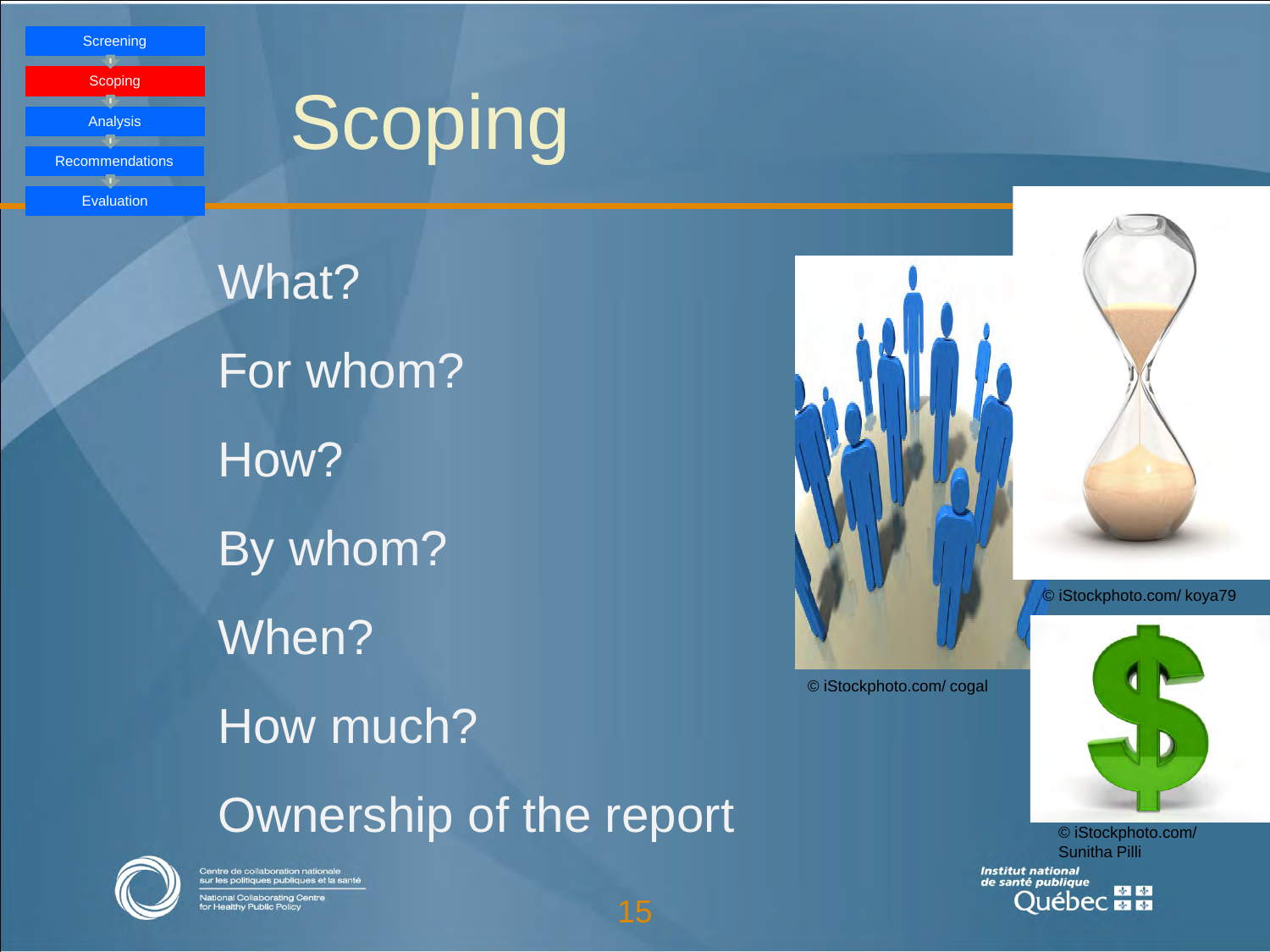# Type of HIA

![](_page_15_Figure_1.jpeg)

★ ◆ **Québec M M**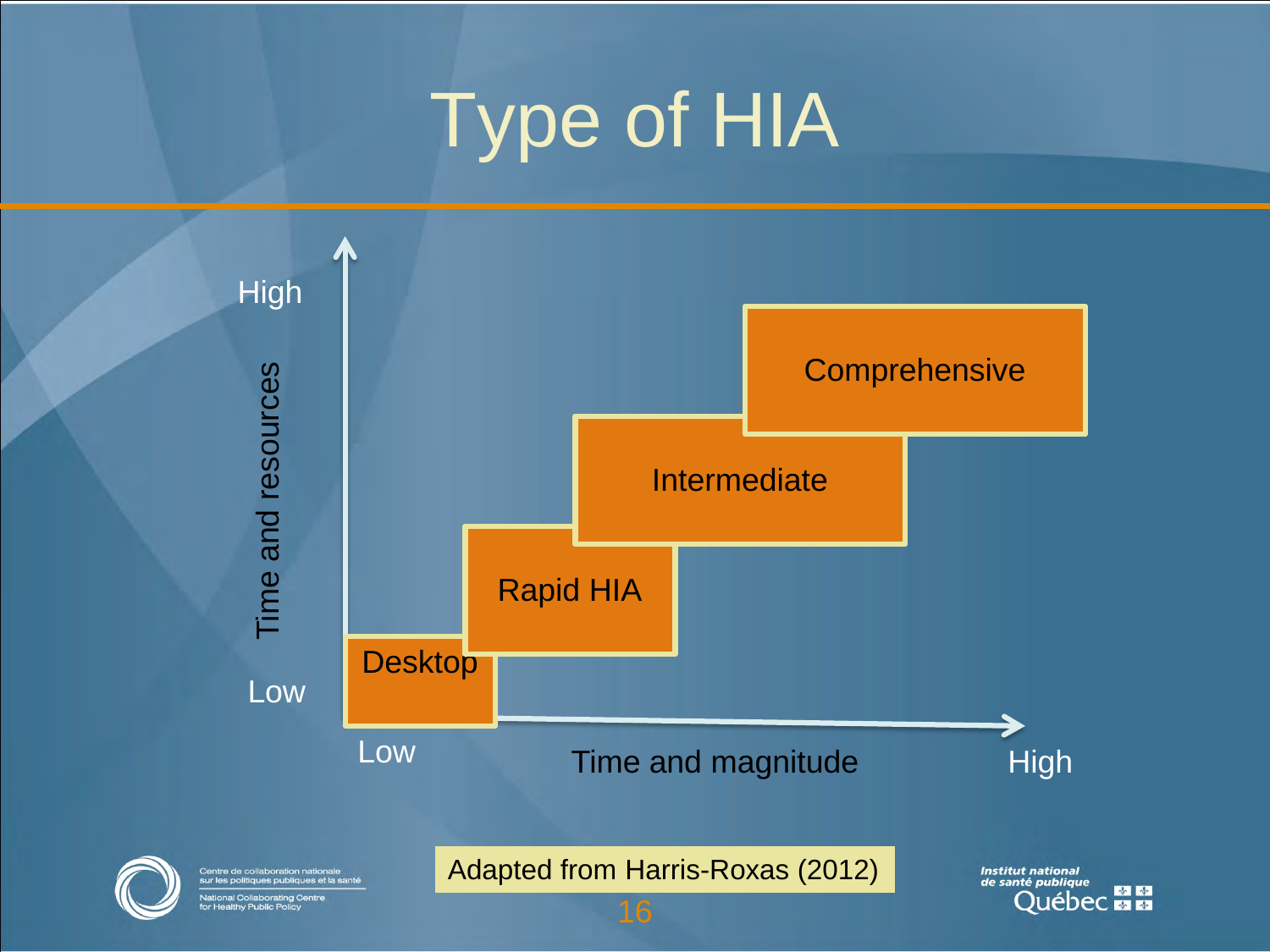### Logical framework

#### **Possible causal pathways between a housing project and health outcomes**

![](_page_16_Figure_2.jpeg)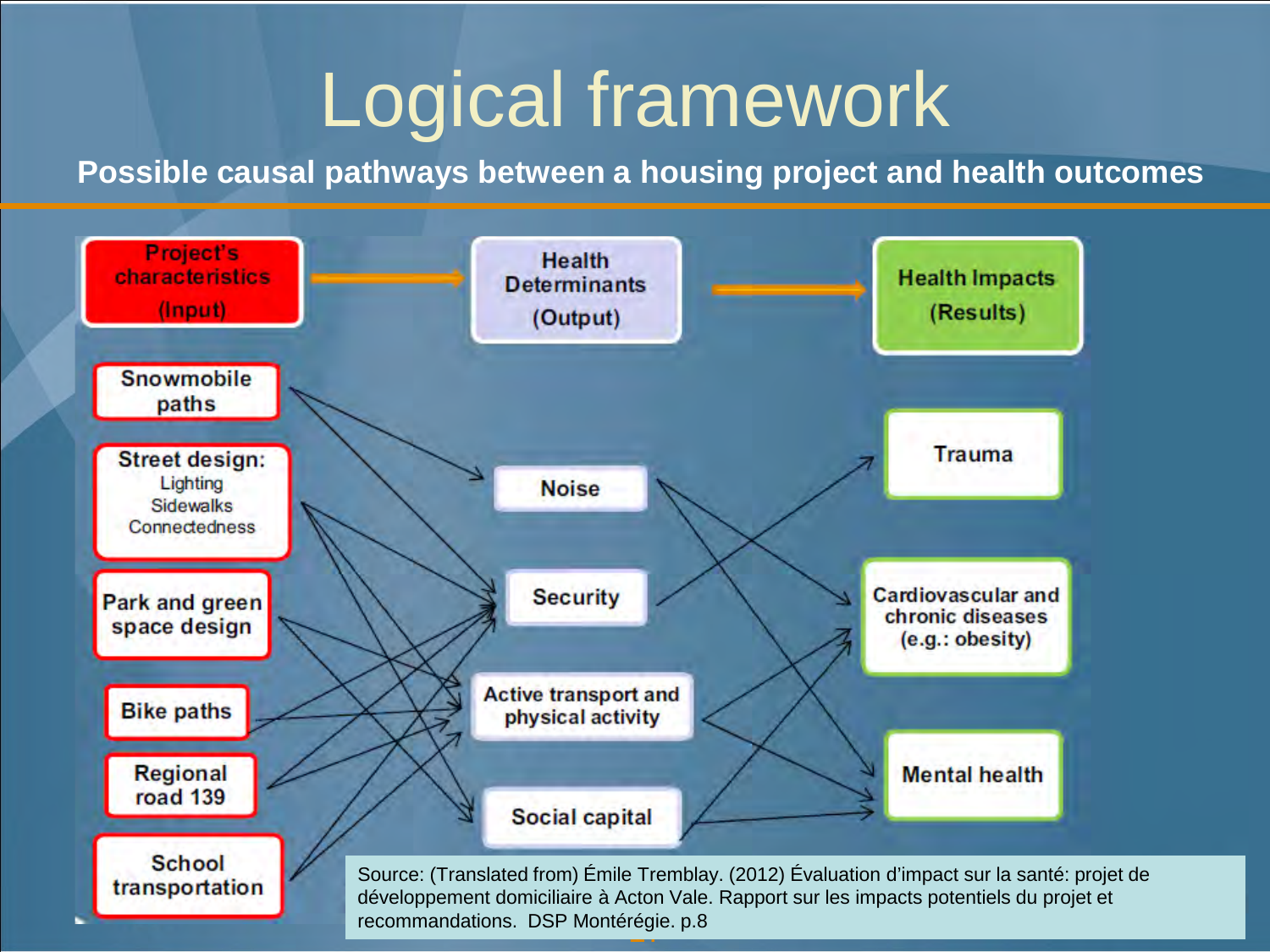**Screening Scoping** Analysis Recommendations Evaluation

### Analysis

• **Community profile**

•**Literature review**

• **Experts and stakeholders consultations**

•**Citizens' consultation (to contextualize data)**

![](_page_17_Picture_6.jpeg)

![](_page_17_Picture_8.jpeg)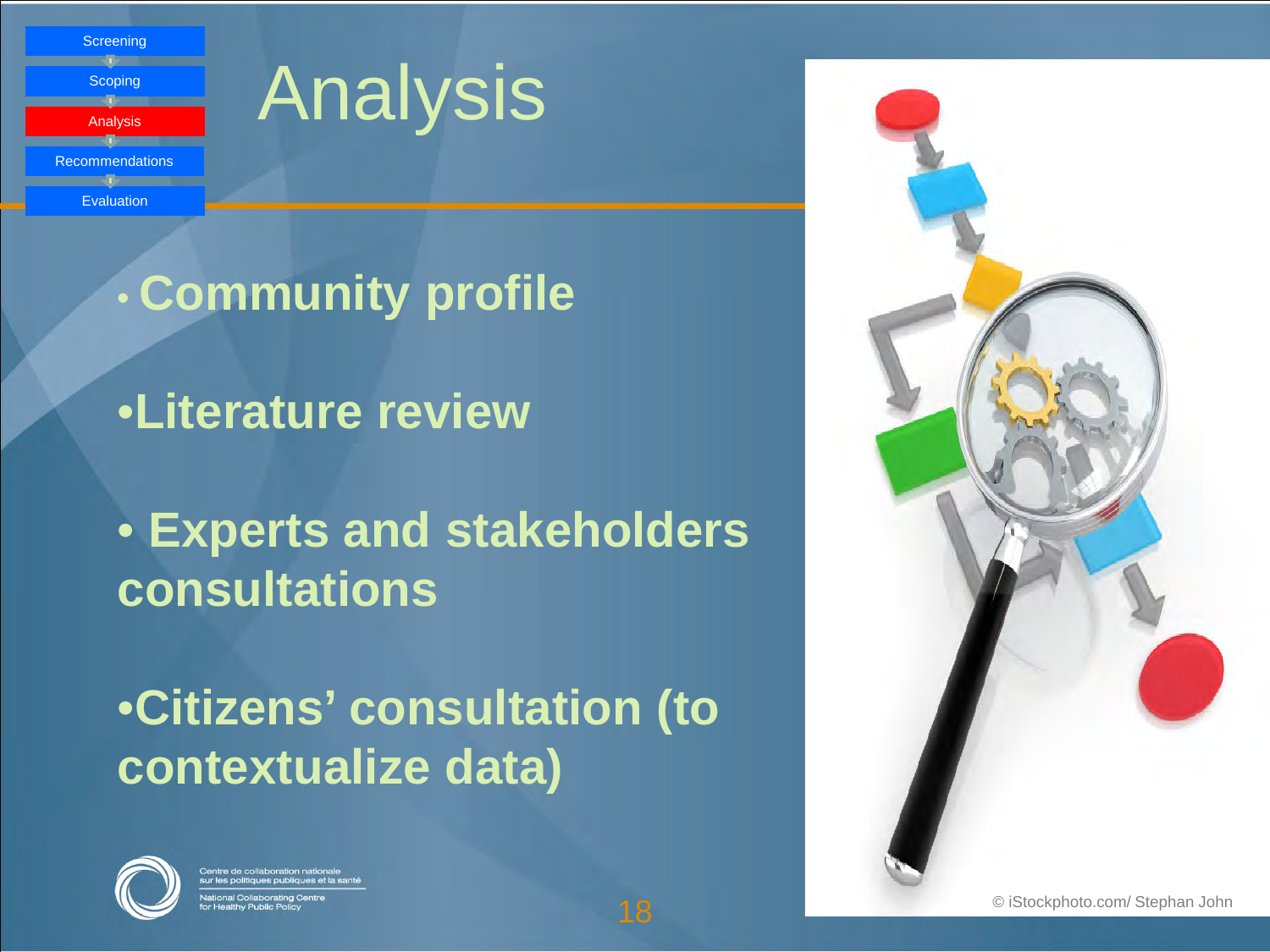Scoping Analysis Recommendations

**Screening** 

#### Evaluation

**Recommendations** 

**Recommendations on the best scenarios considering population health** 

**Transparency regarding choices made**

**Easy to read**

© iStockphoto.com/ Anton Seleznev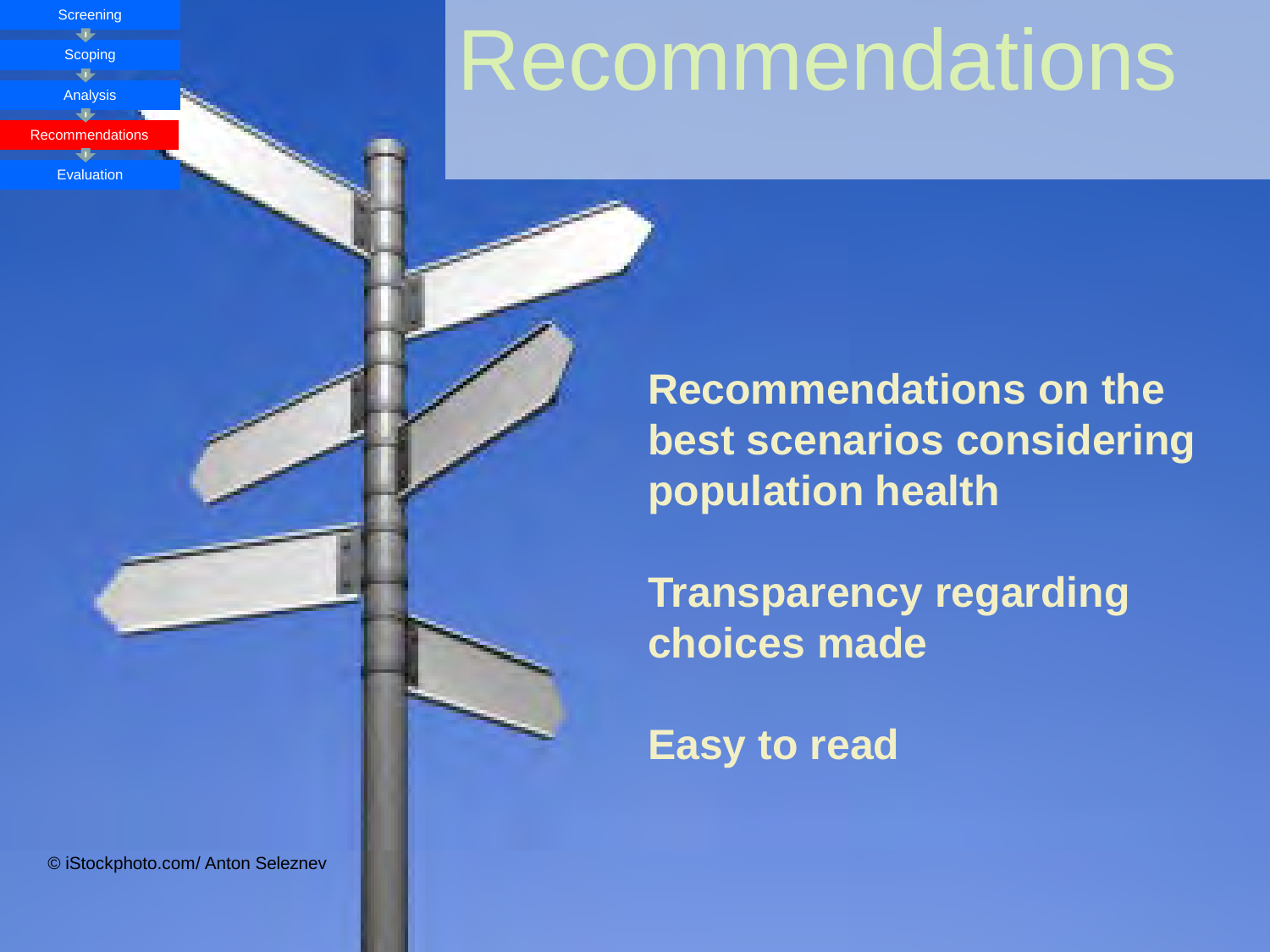![](_page_19_Picture_0.jpeg)

#### Example

#### Recommendations according to the affected determinants

| Air quality                             | <b>Water quality</b>                                                                                                                            | <b>Housing</b>                     | <b>Transport</b>                                   | <b>Social</b><br>connectedness                                                |
|-----------------------------------------|-------------------------------------------------------------------------------------------------------------------------------------------------|------------------------------------|----------------------------------------------------|-------------------------------------------------------------------------------|
| Promote active and<br>public transport  |                                                                                                                                                 |                                    | Actively promote<br>active and public<br>transport | Ensure an efficient<br>public transport<br>system                             |
| Promote energy<br>efficient housing     |                                                                                                                                                 | Strengthen local<br>building codes |                                                    | Prioritize low cost<br>housing that is highly<br>efficient and<br>sustainable |
| Develop intersectoral<br>working groups | Integrate water<br>management with<br>urban planning<br>supported by cross<br>sectoral steering<br>group including<br>Aboriginal<br>communities |                                    |                                                    | Involve residents in<br>the design of new<br>communities                      |

![](_page_19_Picture_4.jpeg)

**Institut national<br>de santé publique DE PUBLIQUE**<br>QUÉDEC ELLE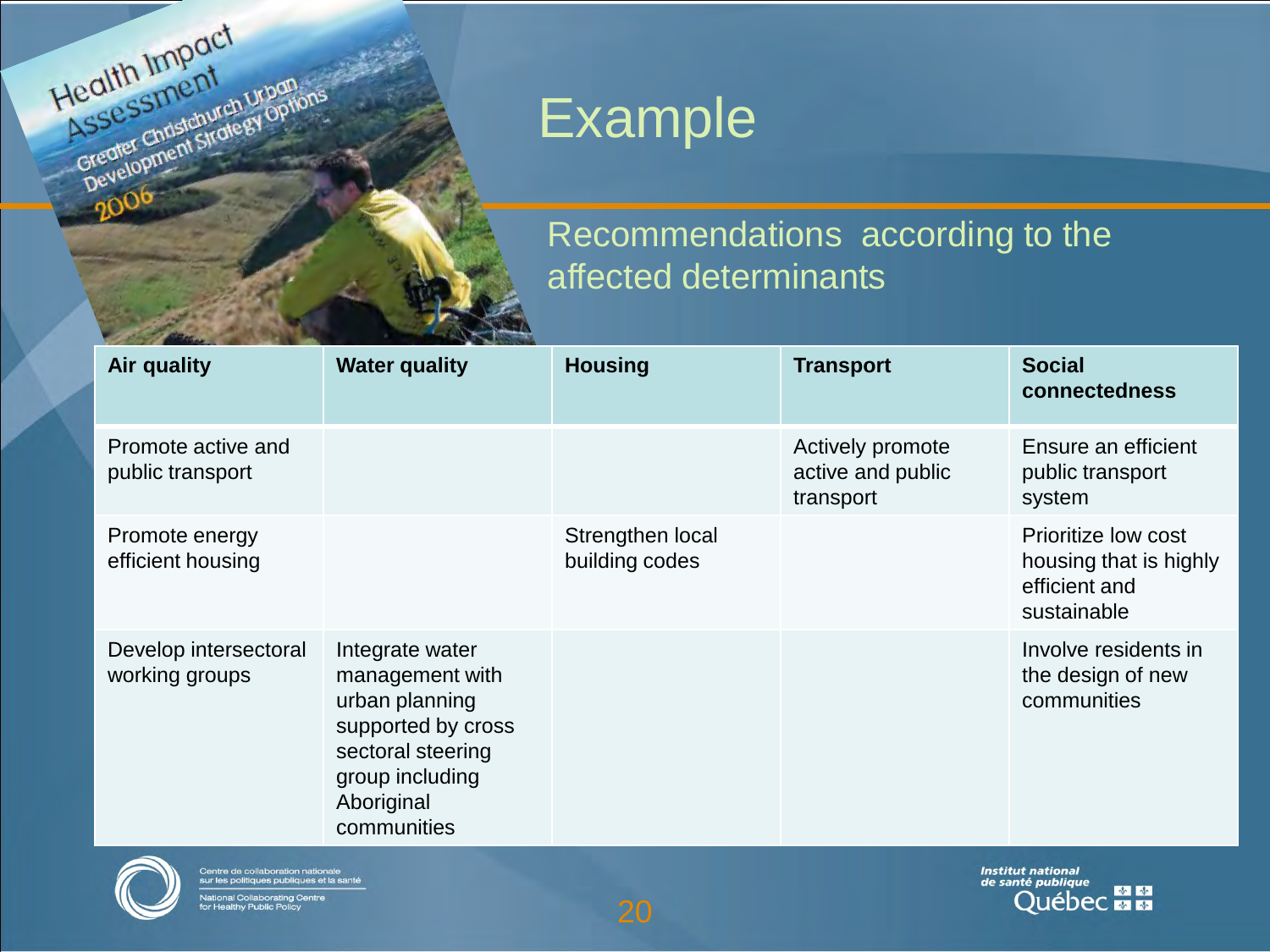# Example 2

#### Recommendations according to the features of the proposal

| <b>Features of the proposal</b> | <b>Affected determinants</b>                       | <b>Recommendations</b> |
|---------------------------------|----------------------------------------------------|------------------------|
| Street design                   | Security, Active transportation,<br>Social capital |                        |
| Recreational park design        | <b>Physical activity, Social capital</b>           |                        |
| Near primary school             | Security, Active transportation                    |                        |
| Bicycle path                    | Security, Active transportation                    |                        |
| Near regional highway           | Security, Active transportation                    |                        |
| Near snowmobile trail           | Noise, Security                                    |                        |

Source: (Translated from) Émile Tremblay. (2012) Évaluation d'impact sur la santé: projet de développement domiciliaire à Acton Vale. Rapport sur les impacts potentiels du projet et recommandations. DSP Montérégie.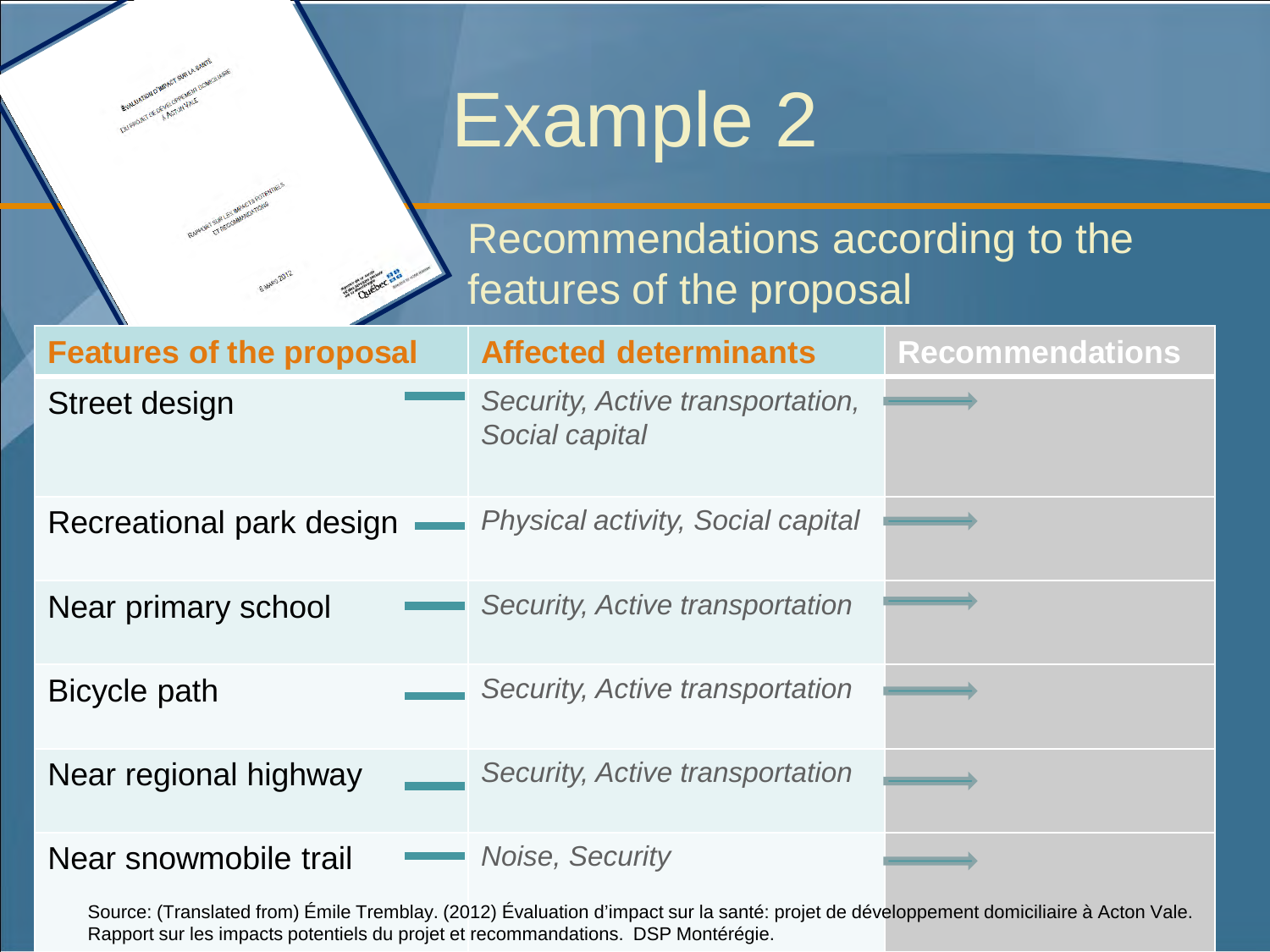**Screening** Scoping Analysis Recommendations **Evaluation** 

# Evaluation and monitoring

#### **Evaluation**

#### **Process**

**E.g.** •**Resources used** •**Timeframe**  •**Partners' satisfaction** •**How the choices were made**

#### **Effects**

**E.g.** • **Awareness** •**Cross-sectoral collaboration** •**Capacity building**

**Monitoring** When possible

**The actual impacts on health**

**The implementation of the measures suggested**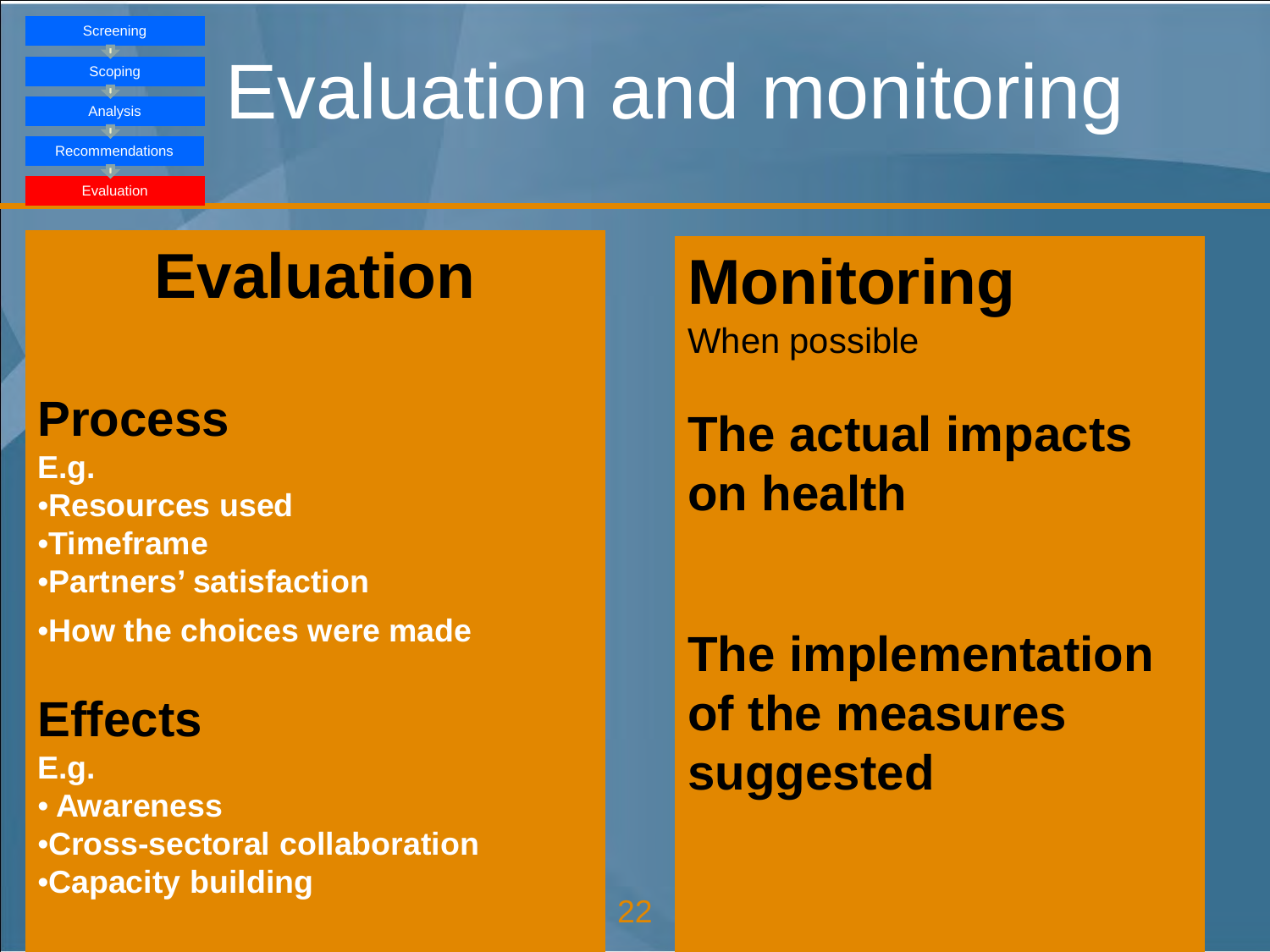#### References

- Dahlgren, G. & Whitehead, M. (1991). *Policies and Strategies to Promote Social Equity in Health.* Stockholm: Institute for Future Studies.
- Dannenberg, A. et al. (2011). A Comparison of 42 Local, National, and International HIA Guidelines. Presentation gave at the XIe HIA International Conference. Granada, Spain, April 2011.
- Erlanger et al. (2008). The 6/94 gap in health impact assessment. *Environmental Impact Assessment Review 2*8; 349‐358.
- Émile Tremblay. (2012) Évaluation d'impact sur la santé: projet de développement domiciliaire à Acton Vale. Rapport sur les impacts potentiels du projet et recommandations. DSP Montérégie.
- Harris-Roxas, B., & Harris, E. (2011). Differing forms, differing purposes: A typology of health impact assessment. *Environmental Impact Assessment Review* 31(4): 396- 403.
- Harris-Roxas, B. (2012). Health Impact Assessment. An introductory series of slides for the Maules Creek/Gunnedah health impact assessment meeting. <http://fr.slideshare.net/benharrisroxas/health-impact-assessment-13847502>
- International Association for Impact Assessment, (2006) Health Impact Assessment International Best Practice Principles. IAIA Special publication. Series No. 5.
- Knoepfel, P. et al. (2001). *Analyse et pilotage des politiques publiques*. Geneva: Helbing & Lichtenhahn.